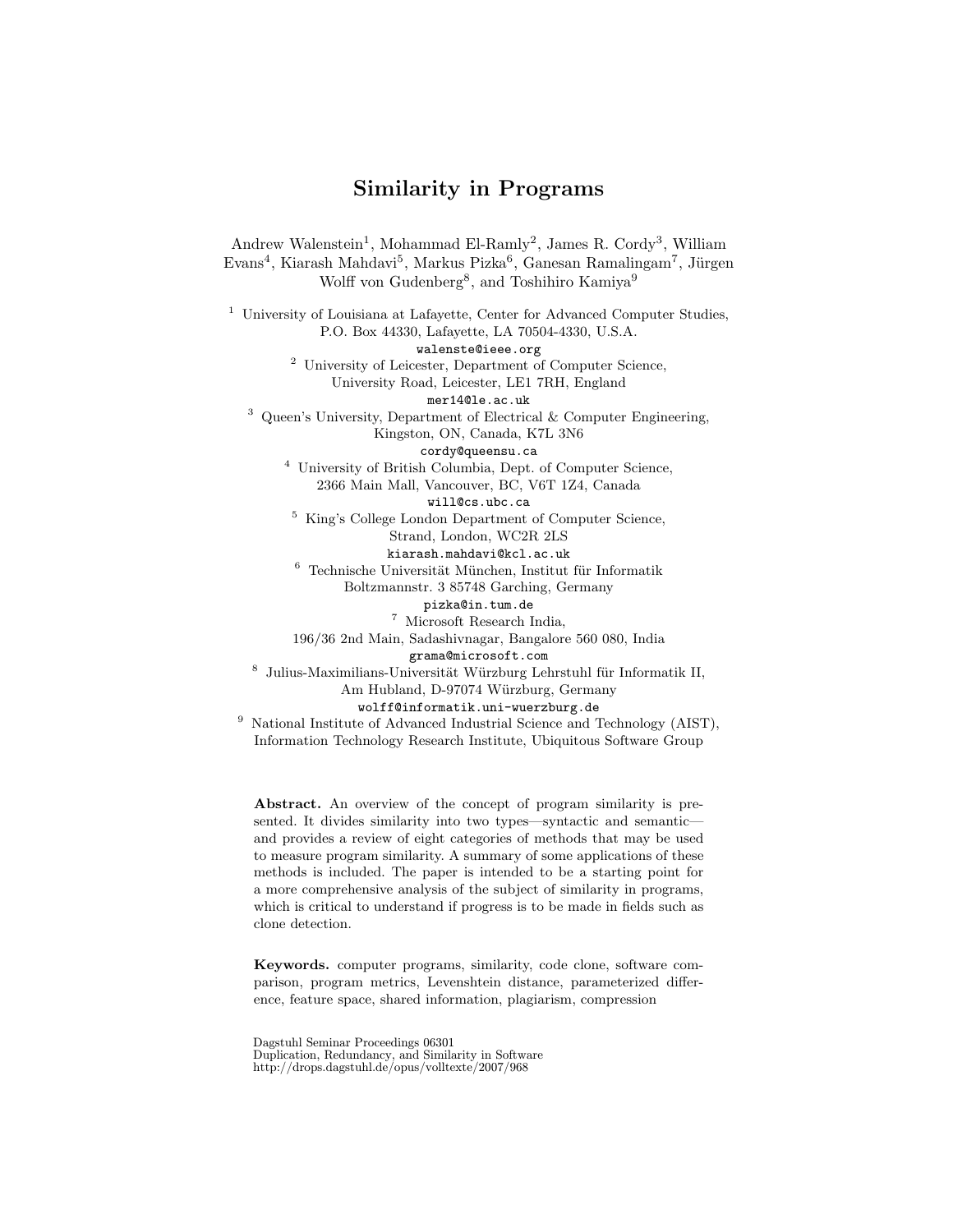### 1 Introduction

Programs are compared for similarity in many contexts, including: detecting duplicate or cloned code within programs [\[1\]](#page-6-0), detecting plagiarism, copyright or patent infringement [\[2\]](#page-6-1), and removing redundancies for compression [\[3\]](#page-6-2). In such problem contexts the concept of similarity is fundamental concern. But what, precisely, is similarity between programs and how does one go about defining or measuring it?

This paper provides an overview to answers to such questions. The genesis of this overview was the discussion in a breakout discussion session at the Dagstuhl seminar on Duplication, Redundancy, and Similarity in Software [\[4\]](#page-6-3). The overview is divided into three separate threads of inquiry regarding similarity: what it is, how to measure it, and how to select a measurement instrument? Although the overview is brief, it may prove useful as an introduction to the topic, or as a seed for a more complete investigation.

# 2 Types of Similarity

One of the main points of discussion in the breakout group was a debate about what could be meant by "similarity," and the types of similarity that might be considered in software. Significant debate on the topic is even possible because the concept of "similar" appears to be, by its nature, imprecise. Even though no explicit consensus on the core definitions was raised, the group did appear to share a tacit common understanding of the term. Dictionaries tend to define "similarity" in terms of resemblance, interchangeability, or some manner of qualifying minor deviations in features or properties. Such definitions apply also to software in that the essential aspect of program similarity is that the degree to which two distinct programs are similar is related to how precisely they are alike. Vague, to be sure, but it was a workable common understanding.

The discussion on different types of similarity was far-ranging. It was not clear that the group had a clear notion of what constituted a different similarity "type". There appears to be different "kinds" of similarity that may be defined according to the method used to compare items. For instance, it is common in geometry to adopt a specific and precise definition that two triangles are similar when their angles are the same. A child, however, might note that two triangles are similar because they are both blue. These are different "kinds" of similarity, but are they also necessarily different "types"? Or are there kinds of similarities that fall into distinct categories and thus grouped into classes or types?

Unfortunately, this question was not directly debated in the breakout session. In order to clarify the overview we shall take cues from established notions of what a "program" is. Having a clean definition is critical since it is logical to assume that only when the definition of "program" is nailed down can one hope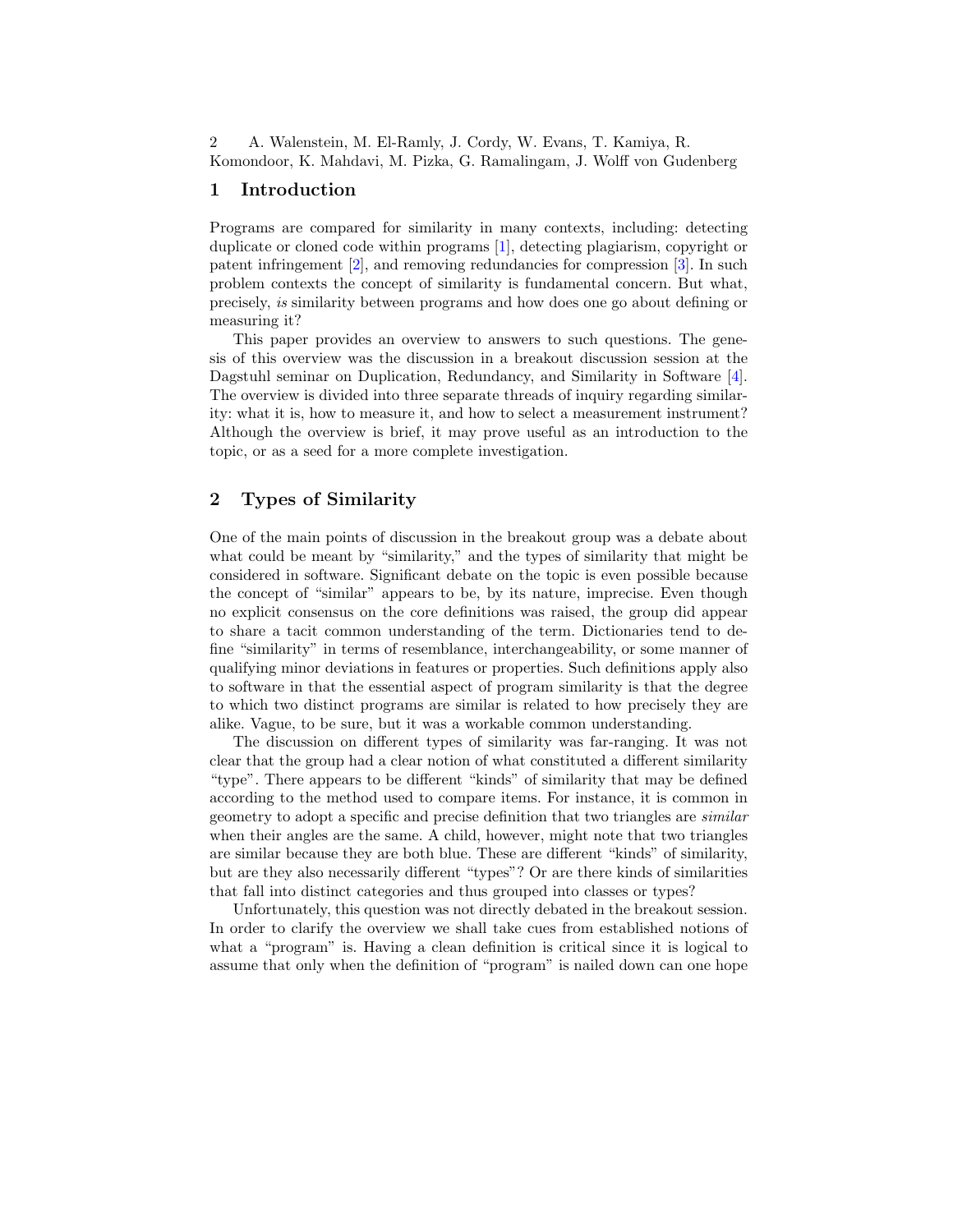to properly pin the notion of similarity in programs.<sup>[1](#page-2-0)</sup> The tacit consensus in the group tended to mirror the dominant epistemic philosophy in computer science's academic circles, namely, that of a syntactic/semantic dualism where semantics is understood in terms of some type of mathematical realism [\[5\]](#page-6-4). The discussion generally followed this philosophy, and it seemed the different types of similarity being discussed fell in line with the dual between representational and semantic or behavioral similarity.

#### 2.1 Representational Similarity

Usually the term "program" refers specifically to the representational form which is commonly a sequence of characters forming a more complex text structure. Similarity can be defined in terms of the form, properties or characteristics of this representation. We distinguished between textual, syntactic, and structural similarity. While these are all familiar terms, the group did not spend time on disentangling the various meanings of the terms, and how they might apply. It was noted that similarity in the representation admits of similarity along different "levels" of abstraction, which correspond to the levels of abstraction at which one is able to view programs. For example, one could examine similarity at statement, block, class, unit, or architectural levels.

### 2.2 Semantic or Behavioral Similarity

Even though the term "program" is frequently identified with the representational form, the semantic interpretation of programs is not easily forgotten. The group had no trouble accepting that in at least some comparison models, two programs can be considered similar even if the main similarity is in their semantics (the functions they implement, for example).

The consensus of the group was that there are few intuitive ways to compare programs semantically unless the semantics are first translated (i.e., represented) into some other representation. For instance, once a program's semantics are written in Z notation, the (text of the) Z representation can be compared for similarity. It should be noted that semantic non-comparability is an important part of a debate on code clones. One side of the debate has argued that generally one does not wish to consider code chunks as clones if they are not complete blocks. The reasoning is that only complete blocks will have well-defined semantics. Nonetheless, the concept of similarity is more encompassing than code clones, and several types of semantic interpretations were considered. Discussion of most of these was accompanied by a debate on the the types of representations that might be used in its comparison. These types included:

#### – Functional Similarity.

Intuitively speaking, (terminating) programs implement functions, so that

<span id="page-2-0"></span><sup>1</sup> For simplicity we will talk about "programs" and "software" as whole units but in most cases it is possible to generalize the discussion to talk about fragments or portions of programs.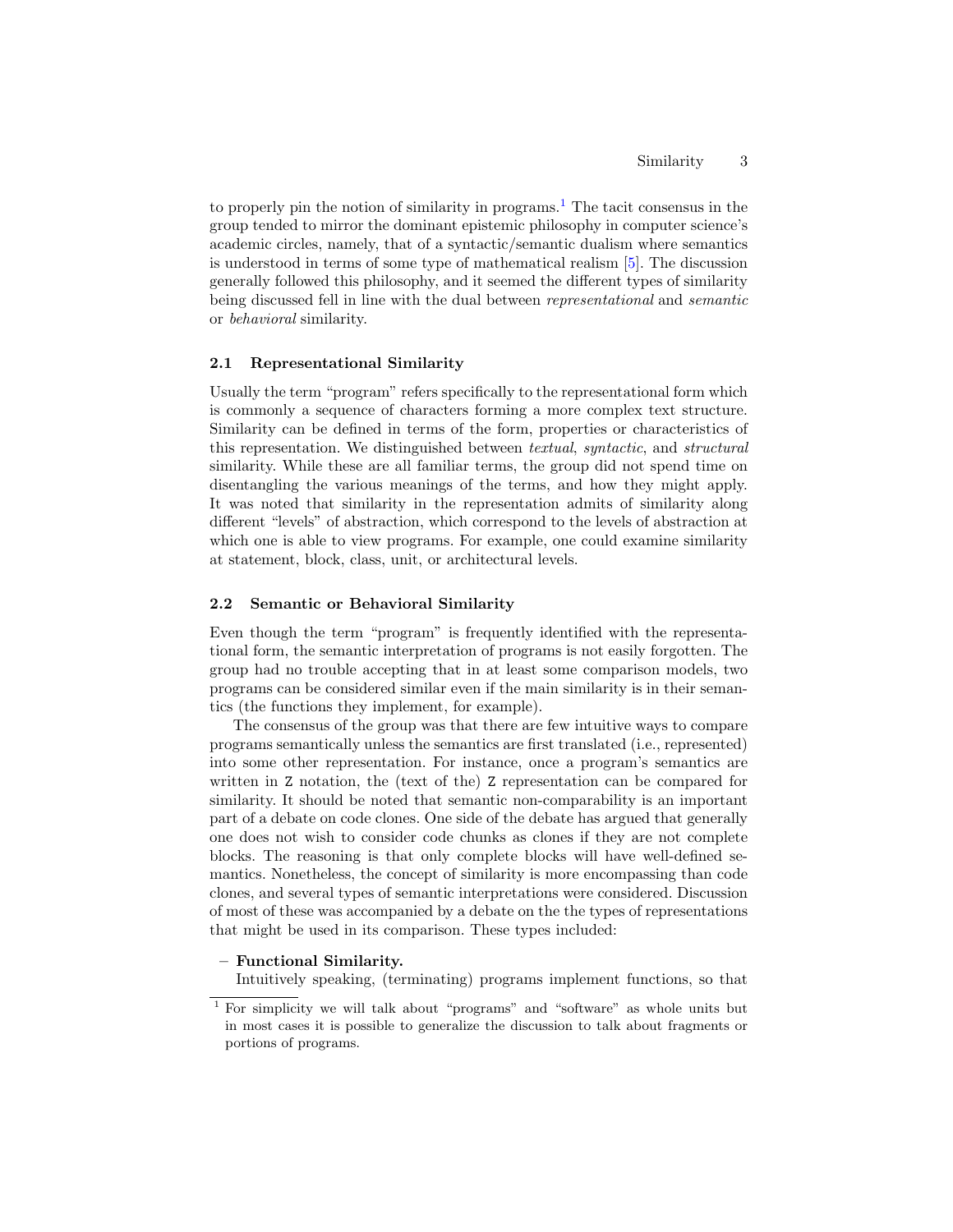two programs can be called similar if they implement a similar function. Of course, this definition merely replaces a mystery with an enigma: what constitutes a "similar function"? One suggestion made at the breakout session was that functional similarity can be described in terms of similarity in the input-output relationship. This type of similarity appeared to be one of the types that might be defined mathematically, as the concept appears to be related to mathematical approximation, which is a subject with a deep literature.

### – Execution Similarity.

This type of similarity is concerned with the sequence of execution of program statements, for example, Java byte code or assembly code. Similarity in execution will be related to similarity in the form of the program, since similarity in form would be required to find a correspondence in executable statements.

Missing was a more lengthy exploration of the types of different semantics or notions of behavior. For example, there are a variety of known types and systems of program semantics (denotational, operational, logics, automata, Petri-Nets, function theory, type theory, etc.). Each of these may have specific ways of stating how two programs may be alike yet not precisely the same. Metrics-based similarity was also posed as a different *type* of similarity, however it appears to be the case that metrics are either defined on the form or semantics and therefore can be classified as a particular way of measuring those types of similarity, not a type of similarity itself (see below).

# 3 Measuring Similarity

Once one admits that there may be different degrees of similarity, it becomes natural to ask for models for measuring the degree of similarity (either qualitatively or quantitatively), as well as how to collect the measurements (e.g., objectively or subjectively). This section provides an overview of different ways, both for syntactic and semantic similarity.

### 3.1 Syntactic (Representational) Similarity

### – Textual Similarity.

Measures such as Levenshtein distances, longest common sequence, and parameterized difference fall into this category (for a review, see Koschke [\[1\]](#page-6-0)).

#### – Metrics Similarity.

Metrics similarity is based on the comparison of the values of code metrics for two code fragments [\[7\]](#page-6-5). Code metrics inherently map features of the code or its structure into the domain of real numbers, which then have time-honored ways of defining similarity on them.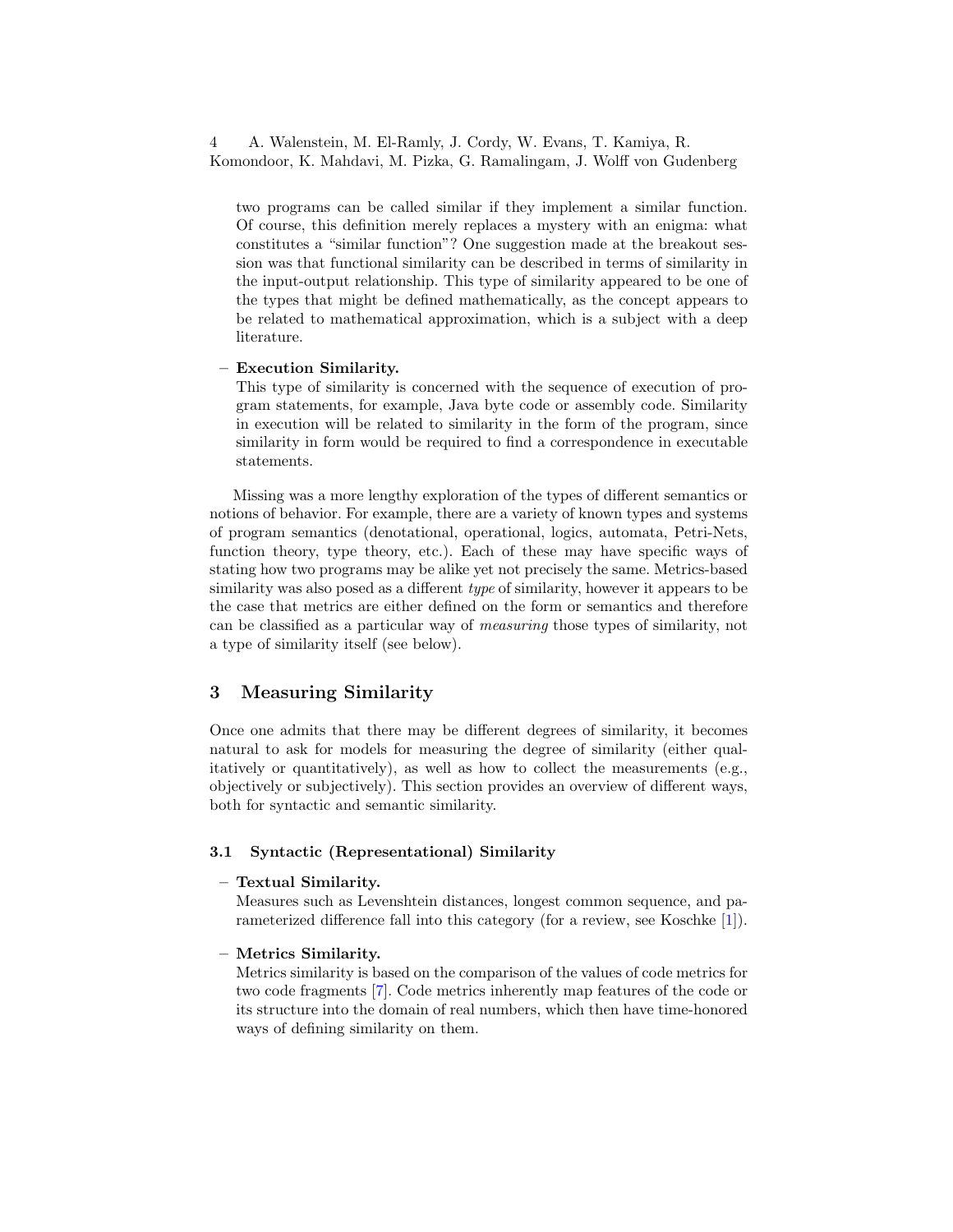#### – Feature-based Similarity.

By "feature-based" similarity we mean to include all ways of measuring similarity by the amount of correspondence there is between unordered lists of aspects or properties that can be identified in programs. In this sense the term "feature" is used much as it is in machine learning and text processing. For example, one may consider the list of identifiers used in two programs to be features. Then similarity can be measured by noting the amount of correspondence between the features. For another example, features called "n-grams" may be extracted from the text of the program, and the comparison might weight the features according to some notion of significance [\[8\]](#page-7-0). An interesting question brought up in the discussion is whether a metric can be considered a feature. The group concluded that it could.

In the discussion there was a suggestion made that *feature-based* similarity might be considered a distinct type of similarity is because it could be aligned with a different epistemic philosophy of programs, namely an Aristotelian one [\[6\]](#page-6-6). One of the principal components of Aristotelian philosophy posits that it is the intellectually "graspable" aspects of things that define what type of thing they are, and thus provide the basis for comparison of differences and similarity. One could then use definable "features" as the basis for defining similarity in programs, where "features" correspond to their "graspable" essential aspects. At the present time it is not clear that such considerations lead to a truly distinct type of similarity.

#### – Shared Information.

Programs can be compared using the methods of Shannon's information theory. The essential idea is to consider the two programs as text messages. If the programs are independent, then the amount of information conveyed in their concatenation will be proportional to the total length of their concatenation. In the case where one program is identical, then the extra copy only adds one bit of information to the message when it is concatenated. Logically, then, the amount of similarity between two programs will therefore be related to the amount of information they share. Schemes of approximating this similarity (which is incalculable) include the normalized compression distance measure [\[9\]](#page-7-1).

#### 3.2 Semantic or Behavior Similarity

As was mentioned previously, the group felt that it was generally difficult to find measures of semantic similarity. What is often done instead is to try to find some representation or approximation of the semantics and define similarity on these. Some potential ideas for measuring semantic similarity are:

– Execution Curve Similarity: execution traces can be plotted as a curve by mapping program location to one spatial dimension and time on a separate (e.g., Lu et. al  $[10]$ ). Then execution traces can be compared for similarity by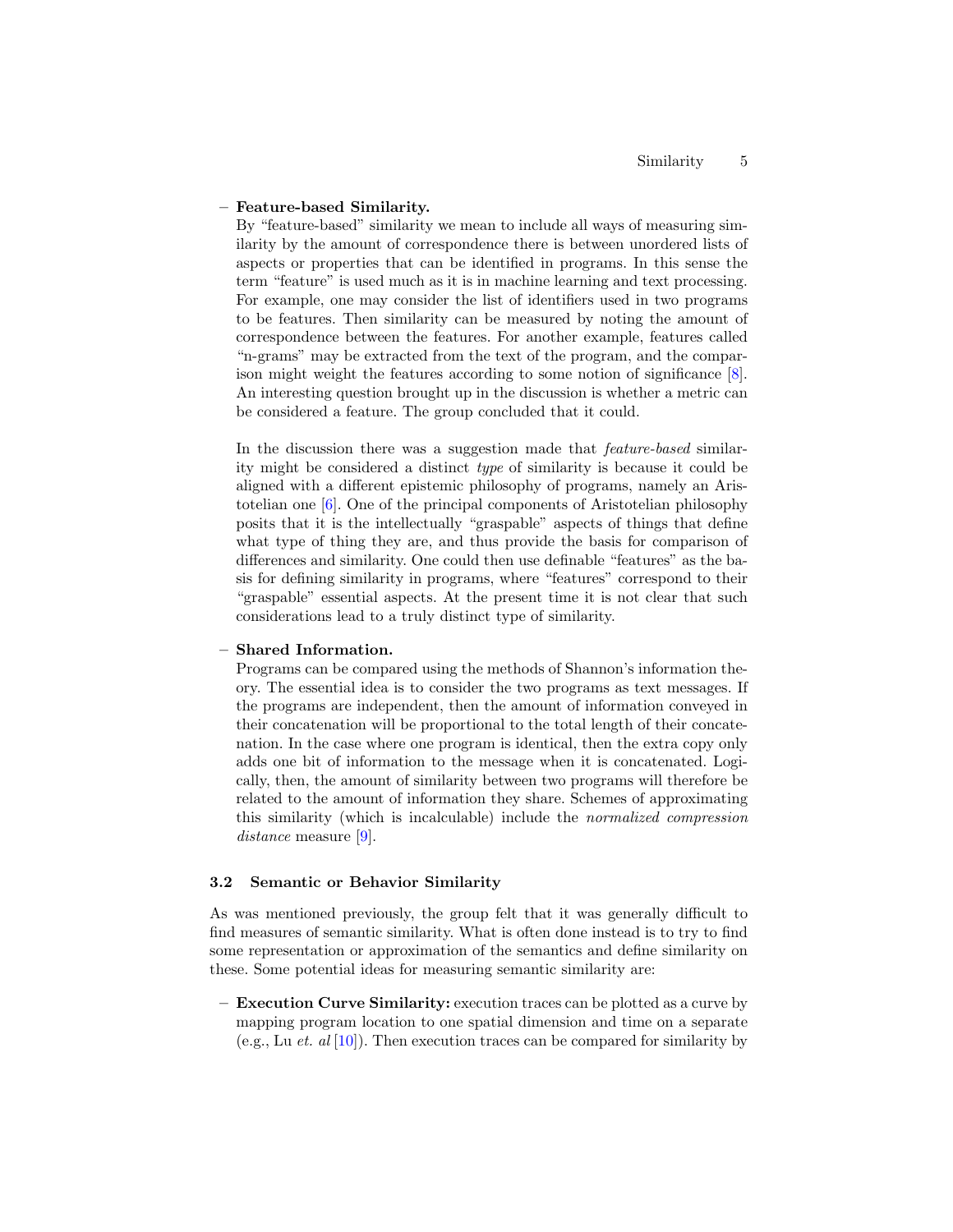measuring the similarity of the resulting curves. Preprocessing can be done using curve normalization in order to compare different execution curves using curve fitting. When the similarity in question is self-similarity, execution graphing techniques might still be applied [\[11\]](#page-7-3), and the issues become related to issues such as optimization and branch prediction.

- Input-Output Relation Similarity: measuring the fraction of inputs for which two programs produce the same output. More complicated notions of input-output correspondence need to be contemplated when the input or output spaces are not finite.
- Semantic Distance: measuring the cost of mutating one program to another. The essence of the idea is to apply the concept of so-called Levenshtein differences in the semantic space. As with any such distance, one needs a set of mutation operations and their costs. Such might be conceivable with a set of program mutation operations, some of them semantics-preserving (e.g., loop unrolling) and some of them semantics non-preserving (e.g., deleting a program statement).
- Abstraction Equivalence Distance: the level of abstraction that one needs to reach before two programs are identical. Abstraction is the process of removing (inessential) details. The level at which two different programs become the same is a measure of how different they were in the first place.

It is worth mentioning that this type of test is actually used in real life in court cases comparing programs for copyright infringement. The basis of case law in certain circuits of the American court system, for example, is the so-called "abstraction-filtration-comparison" test [\[12\]](#page-7-4). In this context, there are two important aspects to the logic behind the test. The first is to find the level of abstraction at which the idea can be separated from expression. The second is to acknowledge the fact that two different expressions can nevertheless (falsely) appear identical if abstracted to too high of a level.

### – Program-dependence Graph Similarity.

Comparing the program dependence graphs of two programs using some sort of graph comparison measure. In this case, the structure of the program is a proxy for the semantics.

# 4 Measuring: For What Purpose?

Application will normally dictate what type of similarity to use, and the particular measure to use. For some applications, syntactic similarity is the most obvious base for comparing code. In other applications it is semantic similarity. Yet in other ones, it is a combination of both. From our discussions, the following lists some possible applications for different types of similarity.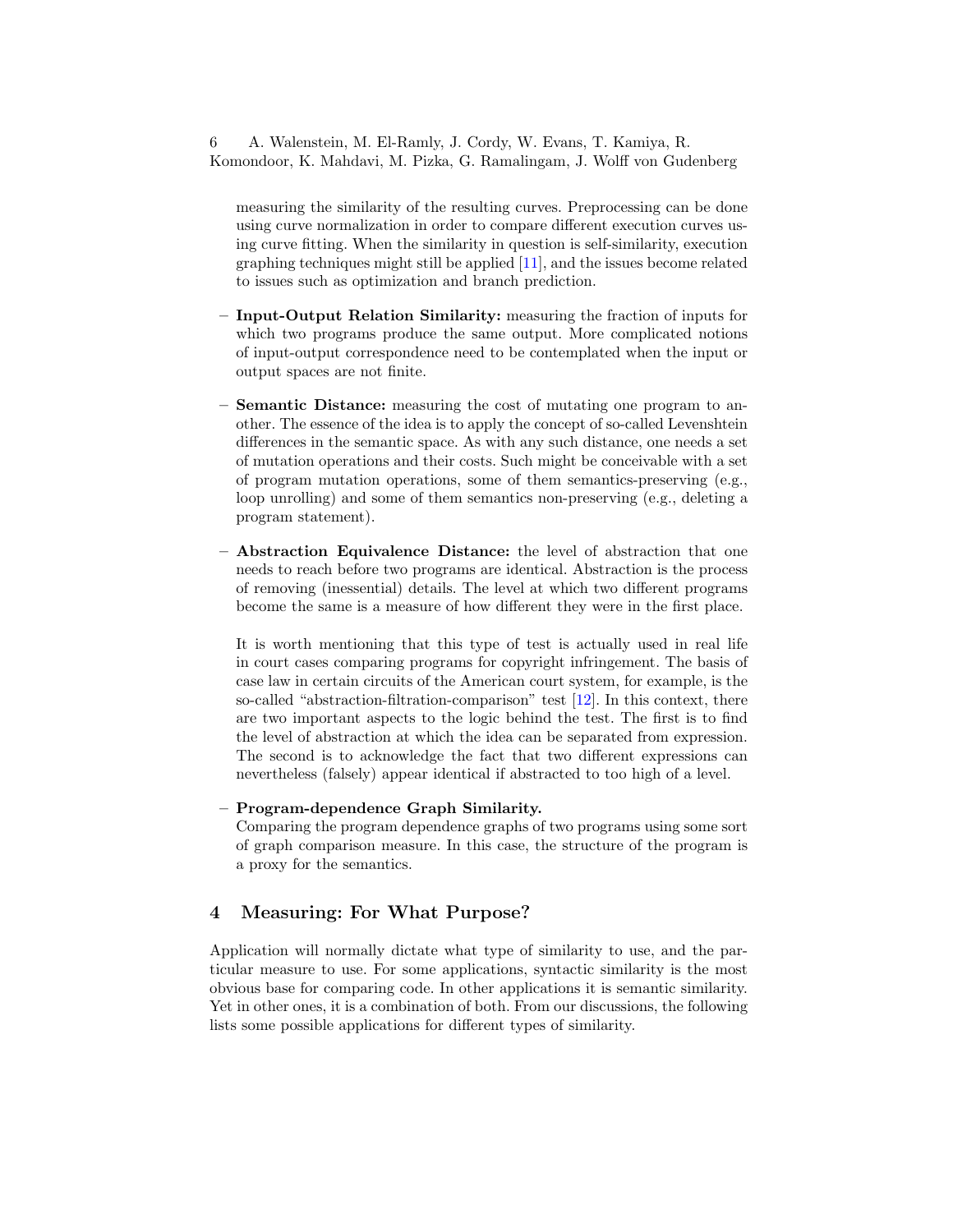Semantically equivalent clones are those code segments that are have different representations (text) but they mean the same thing, meaning one can be replaced by the other. Finding these types of clones is useful in applications of program compression [\[3\]](#page-6-2) and re-engineering. Current clone detectors will not be able to find these in the general case, however they may be helpful in finding that sub-class that are similar syntactically as well as semantically equivalent. This sub-class is also useful to find for the purpose of refactoring.

Syntactically identical but semantically distinct clones might be useful to find in the case where refactoring can be applied to unify the differences. Perhaps the canonical example is the use of parametric polymorphism to refactor two similar functions on different types. This class of clones might also be useful in program compression if the different semantics are unimportant in the specific program context and can be factored out.

Execution curve similarity may be useful to evaluate to see if a program is an obfuscation of an original, or to compare versions of a program to spot an introduced bug.

### 5 Conclusions

Program similarity is a core concept in areas such as clone detection, program evolution, intellectual property analysis, program maintenance, program compression, and plagiarism detection [\[2\]](#page-6-1). There are many different notions and measures for software similarity yet, while we are aware of reviews of clone detection techniques, we have not yet encountered any work that has sought to clearly and comprehensively define the essential notions of similarity and to map out an organized space of the possible types and methods. This initial overview, while short, has indicated that there are many deep questions in the area and that there may be several ties to important topics in many areas of computing science. We expect that improved analysis of the types and methods of software similarity will lead to new and improved methods for comparing code.

### References

- <span id="page-6-0"></span>1. Koschke, R.: Survey of research on software clones. [\[4\]](#page-6-3) ISSN 1682–4405.
- <span id="page-6-1"></span>2. Walenstein, A., Koschke, R., Merlo, E.: Duplication, redundancy, and similarity in software: Summary of Dagstuhl seminar 06301. [\[4\]](#page-6-3) ISSN 1682–4405.
- <span id="page-6-2"></span>3. Evans, W.: Program compression. [\[4\]](#page-6-3) ISSN 1682–4405.
- <span id="page-6-3"></span>4. Proceedings of Dagstuhl Seminar 06301: Duplication, Redundancy, and Similarity in Software, Dagstuhl, Germany, Dagstuhl (2006) ISSN 1682–4405.
- <span id="page-6-4"></span>5. Maddy, P.: Realism in Mathematics. Oxford University Press (1990)
- <span id="page-6-6"></span>6. Rayside, D., Campbell, G.T.: An aristotelian understanding of object-oriented programming. In: OOPSLA '00: Proceedings of the 15th ACM SIGPLAN conference on Object-oriented programming, systems, languages, and applications, New York, NY, USA, ACM Press (2000) 337–353
- <span id="page-6-5"></span>7. Kontogiannis, K.A., Demori, R., Merlo, E., Galler, M., Bernstein, M.: Pattern matching for clone and concept detection. Applied Categorical Structures 3 (1996) 77–108